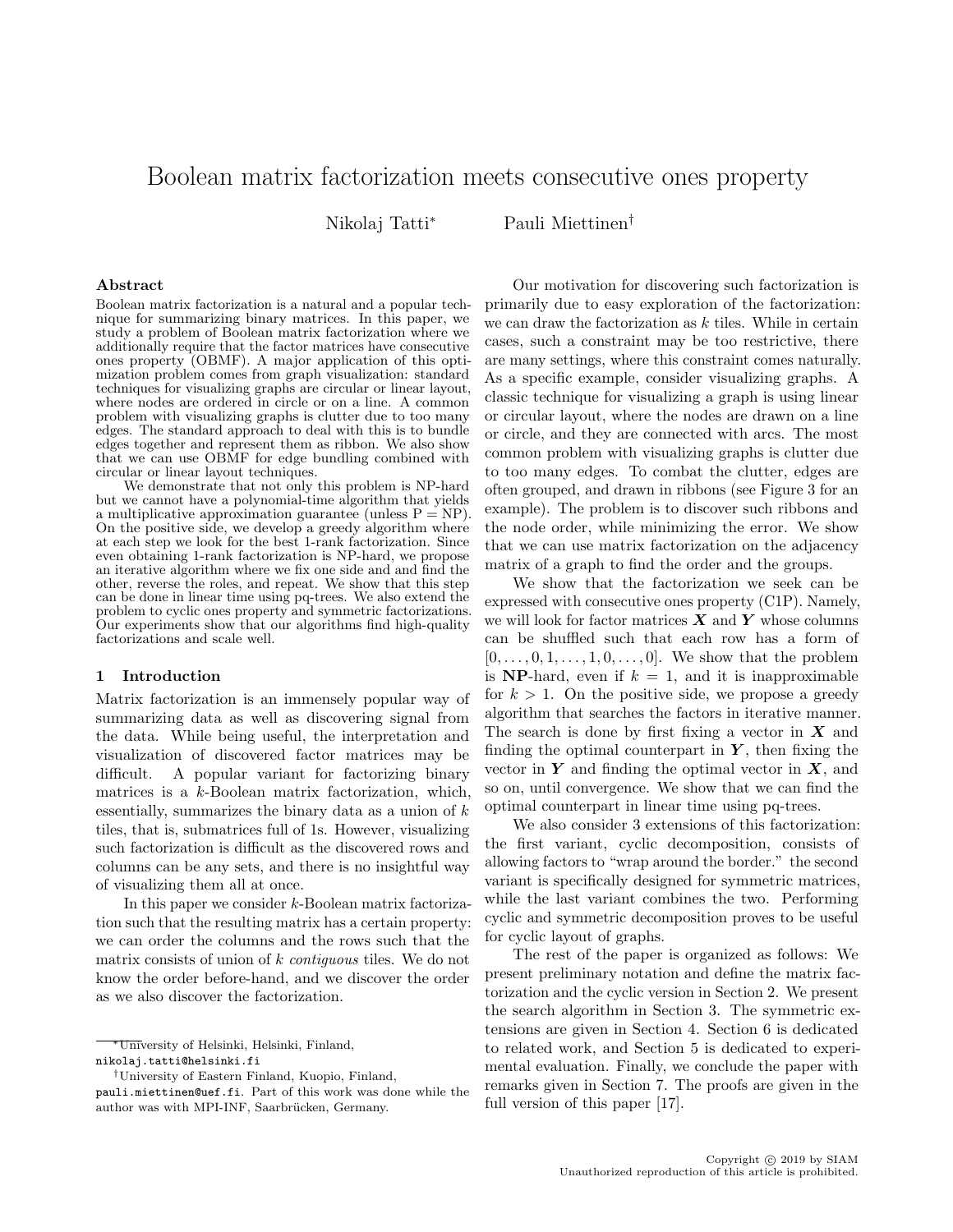## 2 Preliminary notation and problem definitions

We begin by presenting preliminary notation, and then present the two main problem definitions. Extended problems are discussed in Section 4.

**2.1 Notation** Given an *n*-by-k binary matrix  $\boldsymbol{A}$  and a  $k$ -by-m binary matrix  $\boldsymbol{B}$ , the Boolean matrix product  $A \circ B$  is defined element-wise as

(2.1) 
$$
(\mathbf{A} \circ \mathbf{B})_{ij} = \bigvee_{\ell=1}^k a_{i\ell} b_{\ell j} .
$$

The *Boolean matrix sum* of  $A \in \{0,1\}^{n \times m}$  and  $B \in$  $\{0,1\}^{n \times m}$  is defined elementwise as  $(\mathbf{A} \vee \mathbf{B})_{ij} = a_{ij} \vee b_{ij}$ .

To measure the distance between two binary matrices, we use the squared Frobenius norm of their (normal) difference,  $||A - B||_F^2$ . Notice that as A and B are both binary, this is the same as calculating the number of disagreements between **A** and **B**:  $\|\vec{A} - \vec{B}\|^2_F =$  $|\{(i, j) : a_{ij} \neq b_{ij}\}|.$ 

We say that a binary matrix  $X$  has a *consecutive* ones property (C1P) if its columns can be permuted such that each row has a form of  $[0, ..., 0, 1, ..., 1, 0, ..., 0],$ that is, 1s form a contiguous interval. For the sake of presentation, we will also refer these matrices as unimodal.

We say that a binary matrix  $\boldsymbol{X}$  is cyclic if its columns can be permuted such that each row has a form of  $[0, \ldots, 0, 1, \ldots, 1, 0, \ldots, 0]$  or  $[1, \ldots, 1, 0, \ldots, 0, 1, \ldots, 1].$ 

2.2 Problem definitions Next we will give our two main optimization problems.

PROBLEM 1. (ORDERED BMF, OBMF) Given a binary matrix **D** and an integer  $k \in \mathbb{N}$ , find two unimodal binary matrices  $\boldsymbol{X}$  and  $\boldsymbol{Y}$  that minimize the number of disagreements

(2.2) 
$$
\left\| \boldsymbol{D} - (\boldsymbol{X}^T \circ \boldsymbol{Y}) \right\|_F^2.
$$

PROBLEM 2. (CYCLIC ORDERED BMF, COBMF) Given a binary matrix **D** and an integer  $k \in \mathbb{N}$ , find two cyclic binary matrices  $X$  and  $Y$  that minimize the number of disagreements

(2.3) 
$$
\left\| \boldsymbol{D} - (\boldsymbol{X}^T \circ \boldsymbol{Y}) \right\|_F^2.
$$

The matrix  $\mathbf{Z} = \mathbf{X}^T \circ \mathbf{Y}$  given in Eq. 2.2 has another natural alternative characterization: the columns and the rows of  $Z$  can be permuted such that the resulting matrix is a union of  $k$  contiguous tiles of 1s. Similarly, the matrix  $\boldsymbol{Z} = \boldsymbol{X}^T \circ \boldsymbol{Y}$  given in Eq 2.3 can be permuted such that the resulting matrix is a union of  $k$  contiguous

tiles, but we also allow the tiles to wrap around the border.

Unsurprisingly, the problems are computationally infeasible. First, we demonstrate that OBMF is difficult even if  $k = 1$ .

THEOREM 2.1. The OBMF problem is NP-hard, even if  $k=1$ .

Our next result shows that not only OBMF is difficult, but it is also impossible to approximate. To show this, it is enough to demonstrate that testing for zero-error solution is expensive.

THEOREM 2.2. Deciding whether OBMF has a zero-error solution is NP-complete.

The proofs of these and other statements are given in the full version of this paper [17].

## 3 Iterative greedy algorithm

**3.1 Greedy algorithm** As we saw in the previous section, not only the problem is NP-hard, we cannot construct any polynomial-time algorithm with a multiplicative guarantee. Hence, we need to resort to heuristics. The most natural heuristic is a greedy heuristic, where given a  $(k - 1)$ -sized factorization we look for a k-sized factorization by adding one row and one column to  $X$  and  $Y$ . Note that these rows need to be selected carefully such that  $X$  and  $Y$  remain unimodal, and we also need to maintain the permutation(s).

Unfortunately, Theorem 2.1 states that we cannot even find the best solution for  $k = 1$  in polynomial-time. Fortunately, we can solve quickly a subproblem, where we have fixed one side.

## PROBLEM 3. (ORDERED BMF STEP, OBMFSTEP)

Given a binary matrix  $D$  of size n-by-m and two unimodal matrices,  $X'$  of size k-by-n and  $Y'$  of size  $(k-1)$ -by-m, find the decomposition  $X^T \circ Y$  solving OBMF such that  $\mathbf{X} = \mathbf{X}'$  and  $\mathbf{Y}$  is obtained by adding one new row to  $Y'$ .

We can use OBMFSTEP as follows. Assume that we have already found  $(k-1)$ -by-m matrices X and Y. We first extend  $X$  with a new row using a given seed, and find the optimal new row for  $Y$  (strategy for such selection is given later using OBMFSTEP. We fix the discovered row, and use OBMFSTEP to find the corresponding row for  $X$ . Since we solve each step optimally, the error will never increase. We stop when the error stops decreasing. Note that we will need to provide a seed for the initial row in  $X$ . Here, we test several possible seeds S, and select the best. We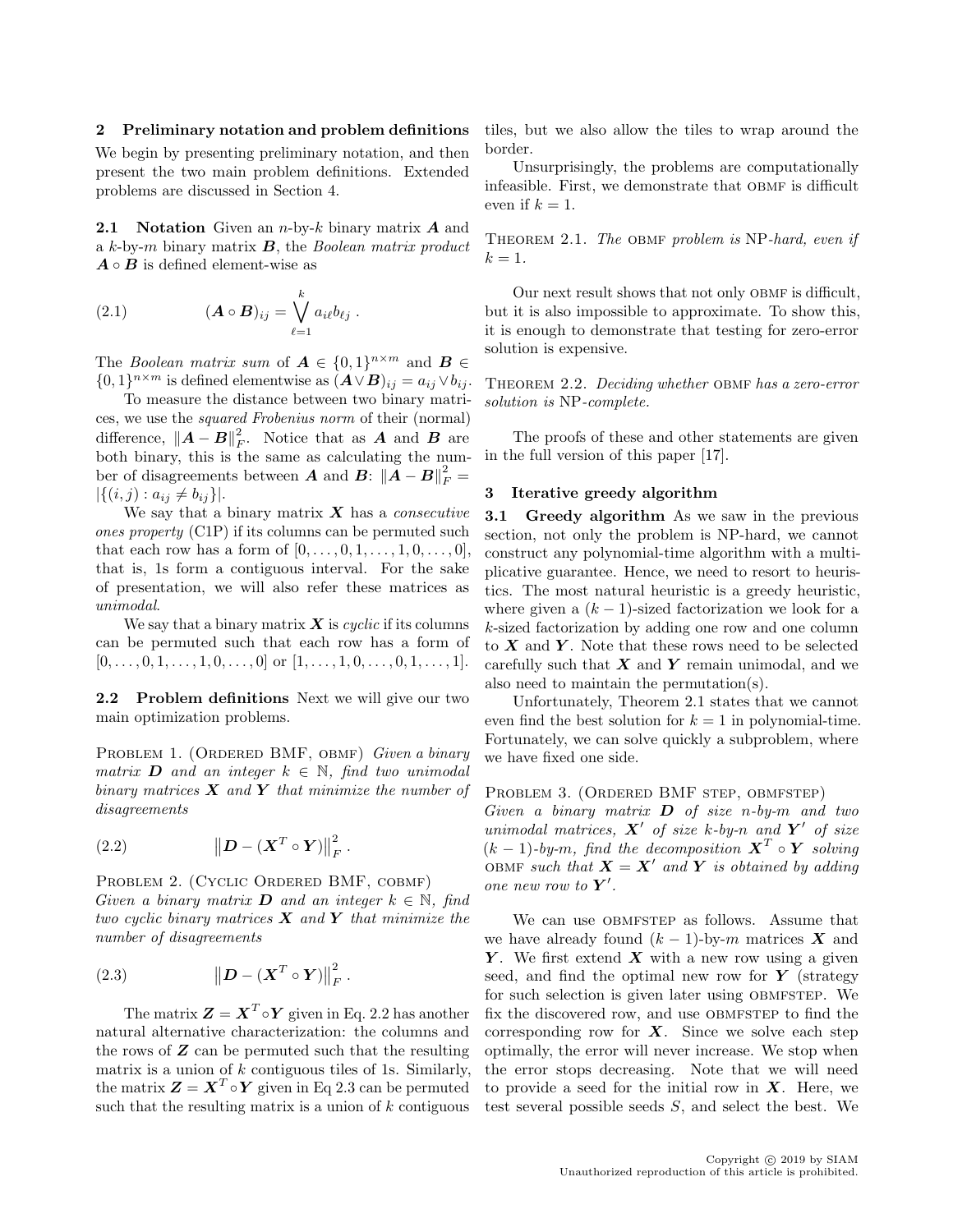Algorithm 1: Greedy iterative algorithm for estimating OBMF. The algorithm takes as input the dataset, the desired dimension  $k$ , and the seed set S used for selecting the first candidate for a column.

1  $X \leftarrow$  matrix of size 0-by-n; 2  $Y \leftarrow$  matrix of size 0-by-m; 3 for each  $i = 1 \ldots, k$  do 4 for each  $s \in S$  do  $\mathbf{5}$  |  $c \leftarrow s$ ; 6 while error decreases do 7 | |  $r \leftarrow$  best row for fixed columns  $[Y; c]$ ; 8  $\vert \vert$   $\vert$   $c \leftarrow$  best column for fixed rows  $[\mathbf{X}; r];$ 9  $\mid X \leftarrow [X; r];$ 10  $\vert Y \leftarrow [Y;c];$ 

experiment with several options in experiments, but the default is that  $S$  is equal to all singleton columns. The pseudo-code for the algorithm is given in Algorithm 1.

The remainder of this section is about solving obmfstep in linear time. Almost the same approach will also work for the cyclic version, COBMFSTEP; we will point the minute difference.

3.2 Expressing permutations with pq-trees The complicated aspect of OBMFSTEP is that we need to make sure that the new matrix is unimodal. Luckily, we can use pq-trees, a classic structure that allows us to express every permutation for which a set of binary vertices remain unimodal. In this section we will give a brief review of pq-trees and the two main properties that are relevant to us.

Assume that we are given a universe  $U$ ; in our case this will be either rows or columns of the input matrix. A pq-tree is a tree with each leaf corresponding to  $u \in U$ . There are two types of non-leaf nodes, these types will dictate what permutations we can perform on the children. We can permute children of p-node in any order whereas the order of the children of q-node is fixed but we can flip the direction. The leaves of the permuted tree will then indicate an order. We will denote such orders by  $order(T)$ , where T is the pq-tree.

Two seminal results are important to us. The first result states that there is a pq-tree T such that  $order(T)$ are exactly the orders under which a set of binary vertices remain unimodal.

THEOREM 3.1. (BOOTH AND LUEKER [3]) Given  $a$ universe U and k sets  $S_i \subseteq U$ , there is a pq-tree T such that order  $(T)$  are exactly the permutations of U under which each  $S_i$  is contiguous.

The second result states that we can efficiently update the pq-tree.

THEOREM 3.2. (BOOTH AND LUEKER [3]) Assume that we have a pq-tree T over a universe U and a set  $S \subseteq T$ . Let P be the set of all permutations of U where S is contiguous. If order  $(T) \cap P \neq \emptyset$ , then there is an  $\mathcal{O}(|U|)$ -time algorithm that constructs a tree T' such that order  $(T') = order(T) \cap P$ . If order  $(T) \cap P = \emptyset$ , then the same algorithm detects a failure.

The detailed description of the algorithm for updating the pq-tree can be found in [3].

3.3 Finding the optimal row In this section we describe the algorithm that solves OBMFSTEP. Assume that we have a pq-tree  $T$  representing the permutations of columns in  $D$  allowed by the previously discovered rows in  $Y'$ . When dealing with pq-trees it is notationally easier to deal with sets rather than with vectors. Naturally every binary vector  $y$  can be represented as a set  $S = \{i : y_i = 1\}.$ 

Let us define  $U$  to be the column indices of  $D$ ; these are exactly the leaves of T. We say that a set  $S \subseteq U$ is *compatible* with a pq-tree  $T$ , if there is an order in  $order(T)$  where S is contiguous. Obviously, compatible sets  $S$  correspond exactly to suitable new rows in  $Y$ .

We can express OBMFSTEP as an instance of the following problem.

PROBLEM 4. (OPTSET) Given a universe  $U$ , weights  $w(u)$  for each  $u \in U$ , and a pq-tree T over the universe  $U$ , find a set  $S$  that is compatible with  $T$  and maximizes the total weight  $\sum_{u \in S} w(u)$ .

Recall that  $u \in U$  corresponds to a column index of D. Define  $w(u)$  to be the gain in the error-function if we were to use  $u$  in our new row for  $Y$ . More formally, let x be the fixed counterpart in  $X$  for the new row in  $Y$ . Let  $p$  be the number of ones in  $D$  at rows  $x$  and column u that are not yet covered by the previous factors. Let n be the number of zeros in  $\boldsymbol{D}$  at rows x and column u that are not yet covered by the previous factors. We define  $w(u) = p - n$ . Solving OPTSET with these weights solves OBMFSTEP.

In order to solve COBMFSTEP, we solve OPTSET using  $w(u) = p-n$ , as above, yielding a set, say  $S_1$ . In addition, we also solve OPTSET using  $w(u) = n - p$ , yielding a set, say  $S_2$ . Then, we use either  $S_1$  or  $U \setminus S_2$ , whichever yields a better gain.

In order to solve OPTSET, we need an additional definition: Let  $S$  be a compatible set of a pq-tree  $T$ . If there is a permutation in  $order(T)$  with the first or the last element in S, we call S a border-compatible set.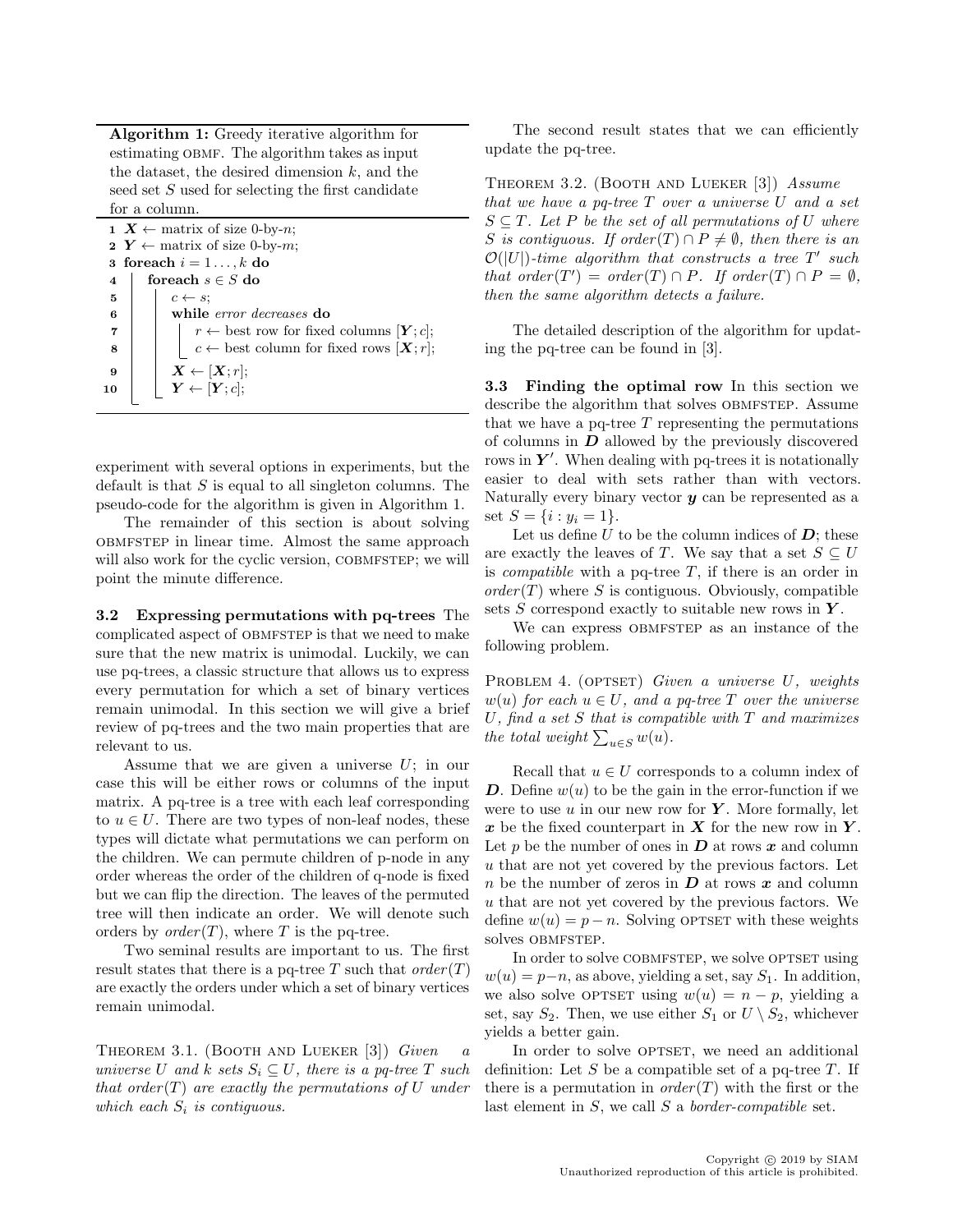Let  $T$  be a pq-tree. To solve OPTSET we will compute 3 counters for a node v in T, namely,  $inner(v)$ ,  $border(v)$ , and  $total(v)$ . The counter  $total(v)$  corresponds to the total weight of leaves under  $v$ , while the counter  $inner(v)$ corresponds to the best  $S$  that is compatible with the subtree starting at v. Finally,  $border(v)$  corresponds to the best  $S$  that is border-compatible with the subtree starting at v.

We should stress that, strictly by definition,  $inner(v)$ can represent an empty set, whereas  $total(v)$  and  $border(v)$  should be never empty, even if they produce a negative value. Thus,  $inner(v) \geq 0$  but  $border(v)$  and  $total(v)$  can have negative values. Moreover, it is possible that  $border(v)$  represents every leaf of v, in which case,  $border(v) = total(v).$ 

Naturally, we want to compute *inner* $(r)$ , where r is the root of  $T$ . To obtain this value we compute each value iteratively, children first. We also maintain the lists of the children that were responsible for producing the optimal value. These lists are clear from the proofs of the following lemmata. This allows us to extract the optimal S.

First, note that computing  $total(v)$  is trivial since  $total(v) = \sum_{c \in ch(v)} total(c)$ . If v is a leaf-node, then  $border(v) = total(v)$  and  $inner(v) = max(0, total(v))$ .

The next two lemmata establish how to compute the counters for q-nodes.

LEMMA 3.1. Let v be a q-node and let  $c_1, \ldots, c_\ell$  be its children. Then

$$
border(v) = \max(x, y), \quad where
$$

$$
x = \max_{i} border(c_i) + \sum_{j=1}^{i-1} total(c_j),
$$

$$
y = \max_{i} border(c_i) + \sum_{j=i+1}^{\ell} total(c_j) .
$$

LEMMA 3.2. Let v be a q-node and let  $c_1, \ldots, c_\ell$  be its children. Then

$$
inner(v) = \max(x, y), \quad where
$$
  
\n
$$
x = \max_{i} inner(c_i),
$$
  
\n
$$
y = \max_{i < j} border(c_i) + border(c_j) + \sum_{\ell=i+1}^{j-1} total(c_{\ell}).
$$

Our next step is to compute the counters for pnodes. For that we need to define the following helper function: given a node v we define  $q(v) = border(v) \max(total(v), 0)$ . We will use  $g(v)$  in the next two lemmata describing on how to compute the counters for p-node.

LEMMA 3.3. Let v be a p-node and let  $c_1, \ldots, c_\ell$  be its children. Define  $b = \max g(c_i)$ . Then

$$
border(v) = b + \sum_{i} \max(total(c_i), 0) .
$$

Note that since we require the set responsible for *border* (*v*) be non-empty, it is possible that  $border(v) < 0$ . This can happen only if  $b < 0$  and every child w of v has  $total(w) < 0.$ 

LEMMA 3.4. Let v be a p-node and let  $c_1, \ldots, c_\ell$  be its children. Define  $b_1$  and  $b_2$  be the top-2 values of  $g(c_i)$ . Then

$$
inner(v) = \max(x, y), \quad where
$$
  
\n
$$
x = \max_{i} inner(c_i),
$$
  
\n
$$
y = \max(b_1, 0) + \max(b_2, 0) + \sum_{i} \max(total(c_i), 0).
$$

Note that using these lemmas every counter can be trivially solved in linear time, except for  $inner(v)$ , where v is q-node. To compute  $inner(v)$  in linear time, it is enough if we can solve

$$
border(c_j) + \max_{i < j} border(c_i) + \sum_{\ell=i+1}^{j-1} total(c_\ell)
$$

in *constant* time for a *fixed*  $j$ . Luckily, we can rewrite this function as

$$
border(c_j) + \left(\sum_{\ell=1}^{j-1} total(c_{\ell})\right) + \max_{i < j} t(i, j),
$$

where

$$
t(i,j) = \max_{i < j} border(c_i) - \sum_{\ell=1}^{i} total(c_{\ell}) .
$$

Let  $i(j)$  to be the optimal i for a fixed j. Since

$$
\max_{i < j} t(i, j) = \max\left(t(j - 1, j) \max_{i < j - 1} t(i, j)\right),\,
$$

we have either  $i(j) = i(j-1)$  or  $i(j) = j-1$ . If we were to test each  $j$  consecutively, then this allows us to compute  $i(j)$  in constant time: we simply compare the solution  $i = j - 1$  to the best previous solution  $i(j - 1)$ .

In summary, each counter of  $v$  can be computed in  $\mathcal{O}(|ch(v)|)$ . Thus we need  $\mathcal{O}(\ell)$ , where  $\ell$  is the number of nodes in T. Since  $\ell \in \mathcal{O}(|U|)$ , we can compute the counters in  $\mathcal{O}(|U|)$  time, where |U| is the number of columns in D.

When computing the counters we also store which children were responsible for this value. Once we have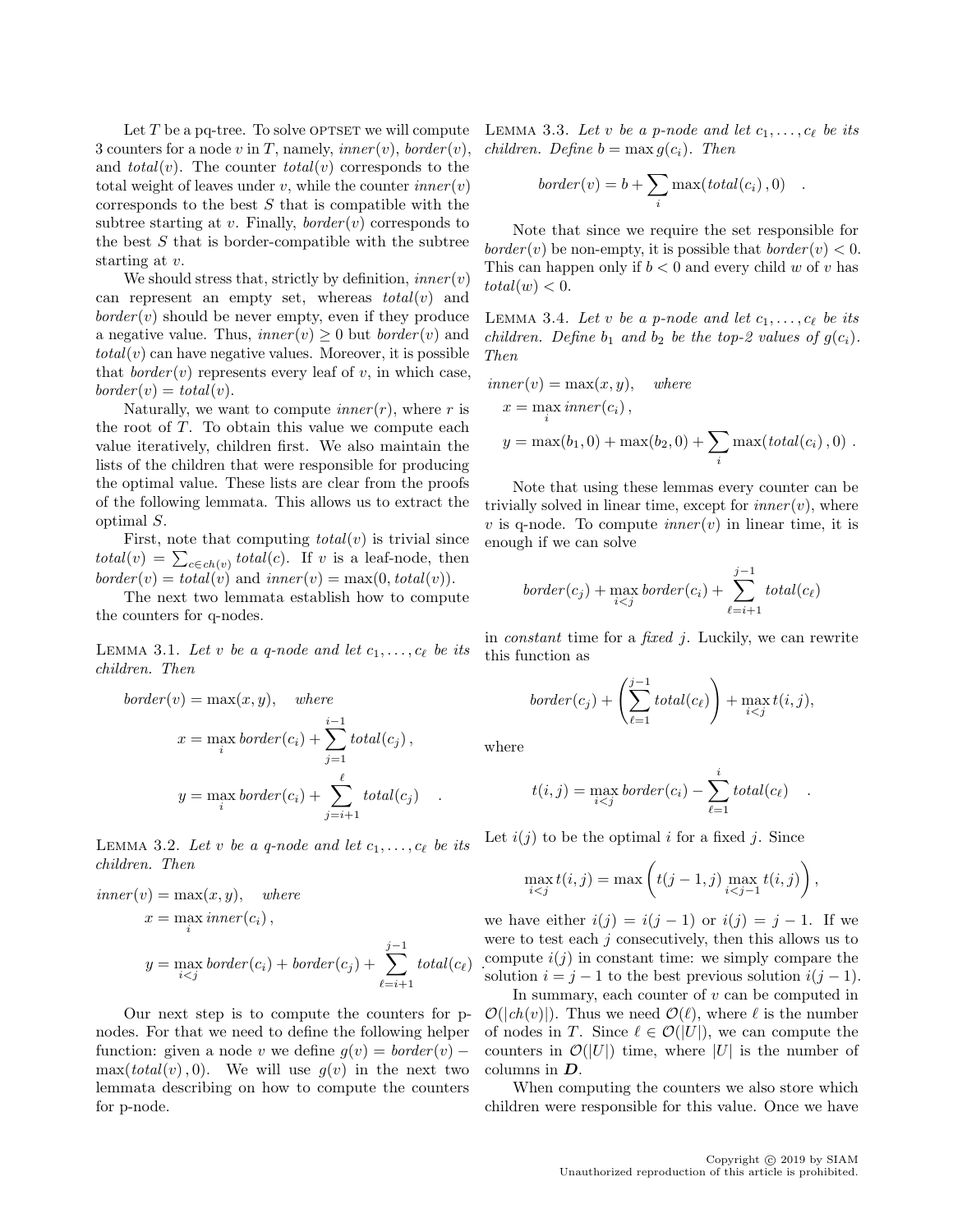computed *inner* $(r)$ , where r is the root of the tree, we can backtrack to obtain the optimal S. This can be also done in linear time.

Computing the weights  $w$  in OPTSET can be done in  $\mathcal{O}(p)$  time, where p is the number of 1s in the dataset **D** of size  $n$ -by- $m$ . Consequently, OBMFSTEP can be done in  $\mathcal{O}(p + n + m)$  time.

#### 4 Symmetric decomposition

We now propose an extension for symmetric matrices.

**4.1 Definition** If  $D$  is symmetric (e.g. an adjacency matrix of an undirected graph), we have the following problem:

PROBLEM 5. (SYMMETRIC OBMF, OBMF<sub>sym</sub>) Given a binary matrix **D** and an integer  $k \in \mathbb{N}$ , find two binary matrices  $X$  and  $Y$  such that  $[X;Y]$  is unimodal, that minimize the number of disagreements

(4.4) 
$$
\left\| \boldsymbol{D} - \left( (\boldsymbol{X}^T \circ \boldsymbol{Y}) \vee (\boldsymbol{Y}^T \circ \boldsymbol{X}) \right) \right\|_F^2.
$$

We define similarly COBMF<sub>sym</sub>, a cyclic and symmetric variant of OBMF.

The unimodality condition in  $OBMF<sub>sym</sub>$  states that we should be able to permute  $X$  and  $Y$  with the same permutation so that the rows are in form of  $[0, \ldots, 0, 1, \ldots, 1, 0, \ldots, 0].$ 

Notice that we do not use the more common symmetric decomposition  $D \approx X^T \circ X$  as this would lead to necessarily having the blocks around the diagonal.

4.2 Algorithm The discovery algorithm for symmetric OBMF is similar. Like with the regular OBMF, we use a greedy algorithm as an iterative step for discovering new rows.

The first difference is that we maintain only one pq-tree, corresponding to the rows in both  $X$  and  $Y$ .

The second difference is that – as  $\boldsymbol{X}^T\circ \boldsymbol{Y}$  and  $\boldsymbol{Y}^T\circ \boldsymbol{X}$ can have overlapping  $1s$  – maximizing OPTSET does not necessarily produce the optimal row. Instead, we can show that solving OPTSET, with the weights as described in the previous section, minimizes  $||\boldsymbol{D} - \boldsymbol{X}^T \circ \boldsymbol{Y}||$ 2  $\frac{2}{F}$  +  $\left\| \boldsymbol{D} - \boldsymbol{Y}^T \circ \boldsymbol{X} \right\|$ 2  $\frac{2}{F}$ . It follows easily that minimizing this function yields a 2-approximation for finding optimal counterpart row.

#### 5 Experimental evaluation

In this section we study how well the algorithms from Sections 3 and 4.2 work with synthetic and real-world data. We denote the algorithms with the same names as the problems they are solving, and differentiate the algorithms from the problems via the font. That is, obmf

is the algorithm for OBMF, and so on. The algorithms are implemented in C++, and we make the source code and synthetic experiments freely available.<sup>1</sup>

5.1 Resilience to Noise We start by evaluating the algorithms' resilience to noise. To that end, we synthesized random matrices of size  $95 \times 95$  with block structure (6 blocks of size  $20 \times 20$  along the diagonal, with 5 overlapping rows and columns) and corrupted those matrices with flipping a varying amounts of entries. The amount of flipped entries varied from  $0\%$  to  $50\%$ (of total elements) and we compared the quality of the results to both the noise-free matrix and noisy matrix. The results are shown in Figure 1.

With lower leves of noise  $(35\%$  for obmf and cobmf and 25 % for the symmetric variants), the reconstruction of the original data is more accurate. With higher levels of noise, the noise has destroyed so much of the structure that the algorithms start fitting to the noise only, with a clear reduction of the quality versus the original data.

It is also worth noticing that obmf obtains exact decompositions when the data has no noise; the other methods introduce a slight error even in these cases emphasizing their more complex setting.

5.2 Scalability In this section we test how well obmf scales to larger data sets and how well it benefits from multiple cores. These experiments were executed on a server with 40 cores of Intel Xeon E7-4870 processors running at 2.4 GHz. The algorithm was compiled using GCC 8.1.0 and the parallel code uses the OpenMP library.

To test the scalability, we generated  $n$ -by- $n$  square matrices with  $n = 2^i$  for  $i = 9, \ldots, 13$ . All matrices have a density of approximately 24 %. The results are presented in Figure 2a.

The algorithm shows very good scalability over the full range, although it does get slower when the data size increases from  $2^{12}$  to  $2^{13}$ . It should be noted, though, that as the density is constant, the number of non-zeros in the matrices increases as the square of the matrix size. Hence, obmf exhibits linear growth with respect to the number of non-zero elements.

Algorithm 1 is almost embarrassingly parallel over the different seeds vectors. Hence, we parallellized the test of different seeds, and tested how the algorithm behaves with increased number of cores. The results are in Figure 2b, where we can see that the speed-up is essentially linear up to 4 cores, slightly slower until 16 cores, and only marginal gains are available when increasing the number of cores to 32, indicating that at

 $\frac{1}{1}$ https://cs.uef.fi/~pauli/bmf/ordered\_bmf/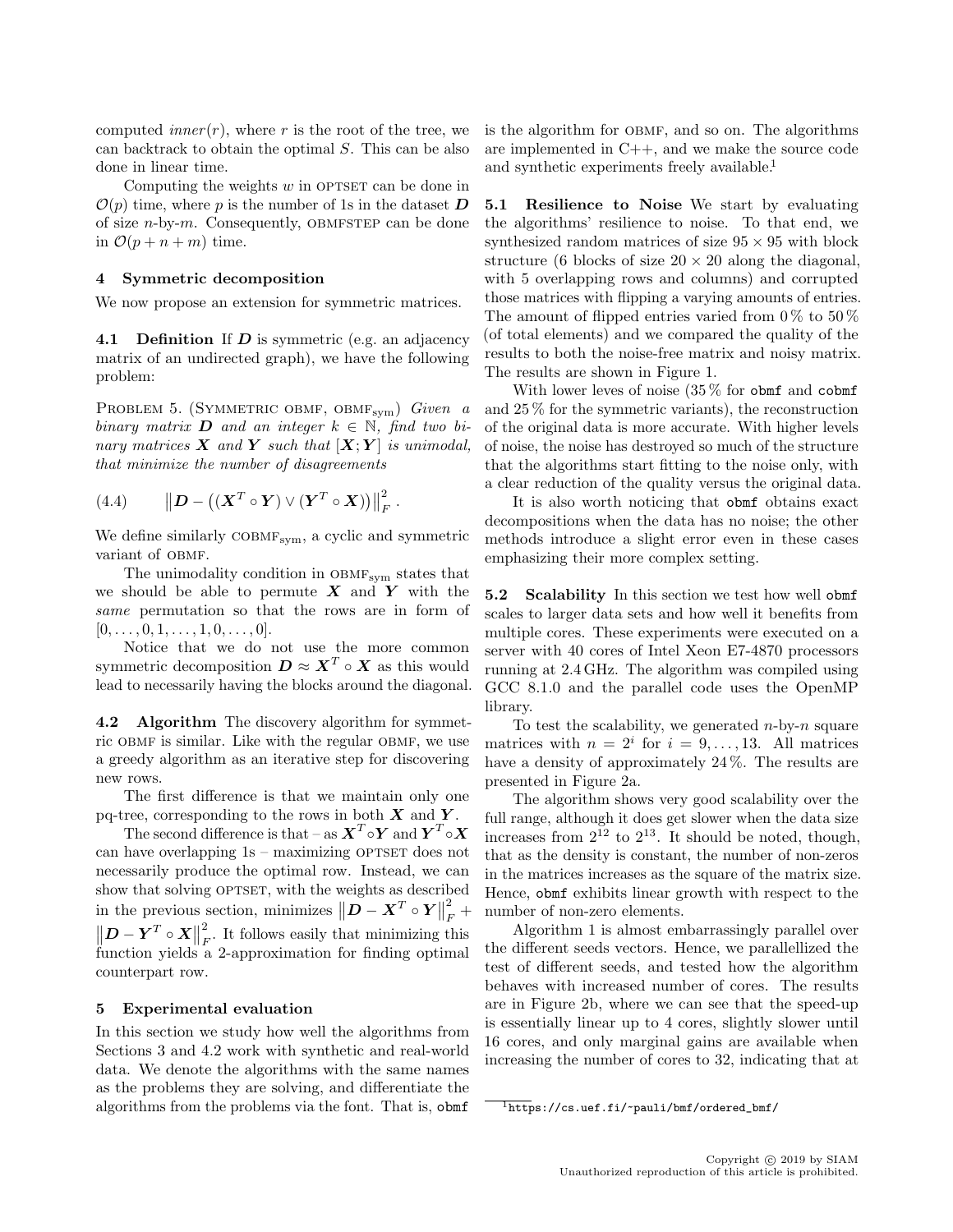

Figure 1: Error as a function of noise. Here the error is the proportion of disagreements between the reconstructed matrix and either the noise-free or the noisy matrix. The decomposition was done using the noisy matrix.



Figure 2: Scalability with respect to the size and number of cores.

the algorithm has become memory bus constrained.

Overall, the experiments show that the algorithm scales very well, and is able to benefit from modern multicore computers. We study further speed-up options later in Section 5.3.2.

5.3 Experiments with Real-World Data We now turn to real-world data sets. We used six different realworld data sets, selected to offer a wide variety of different types of data. The data sets we used are as follows. Les Misérables is a standard benchmark data<sup>2</sup> of the characters of Victor Hugo's novel Les Misérables. Paleo is a palaeontological data<sup>3</sup> in the form of a locationsby-genera matrix, giving information where different fossiles have been found. Newsgroups is a subset of the  $f$ amous  $20$ Newsgroups  $data<sup>4</sup>$  consisting four newsgroups and 100 terms. Terms the terms-by-terms co-occurrence matrix based on Newsgroups. Locations is locations-bylocations matrix indicating mammal species co-location

Table 1: Properties of real-world data sets. Rank indicates the rank used in the decomposition.

| data              | rows | cols | $%$ of 1s | sym. | rank |
|-------------------|------|------|-----------|------|------|
| Les Misérables    | 77   | 77   | 8.57      | Yes  | 10   |
| Paleo             | 124  | 139  | 11.48     | No   | 10   |
| Newsgroups        | 100  | 348  | 6.30      | Nο   | 10   |
| Term <sub>s</sub> | 100  | 100  | 48.54     | Yes  | 10   |
| Locations         | 3203 | 3203 | 8.42      | Yes  | 50   |
| Mammals           | 194  | 194  | 58.04     | Yes  | 10   |

in the northern hemisphere: the data has a 1 in element  $(i, j)$  if locations i and j have at least five mammals in common. The data is based on the IUC Red List data.<sup>5</sup> The final data set, Mammals, contains a species-byspecies co-inhabitation matrix. $6$  The data set properties are summarized in Table 1.

 $\overline{\text{2} \text{http://moreno.ss.uci.edu/data.html}}$ 

<sup>3</sup>NOW 030717, http://www.helsinki.fi/science/now/

 $^4$ http://qwone.com/~jason/20Newsgroups/

 $\frac{5}{5}$ http://www.iucnredlist.org/technical-documents/ spatial-data

 $^6\text{Available}$  for research purposes from the Societas Europaea Mammalogica at http://www.european-mammals.org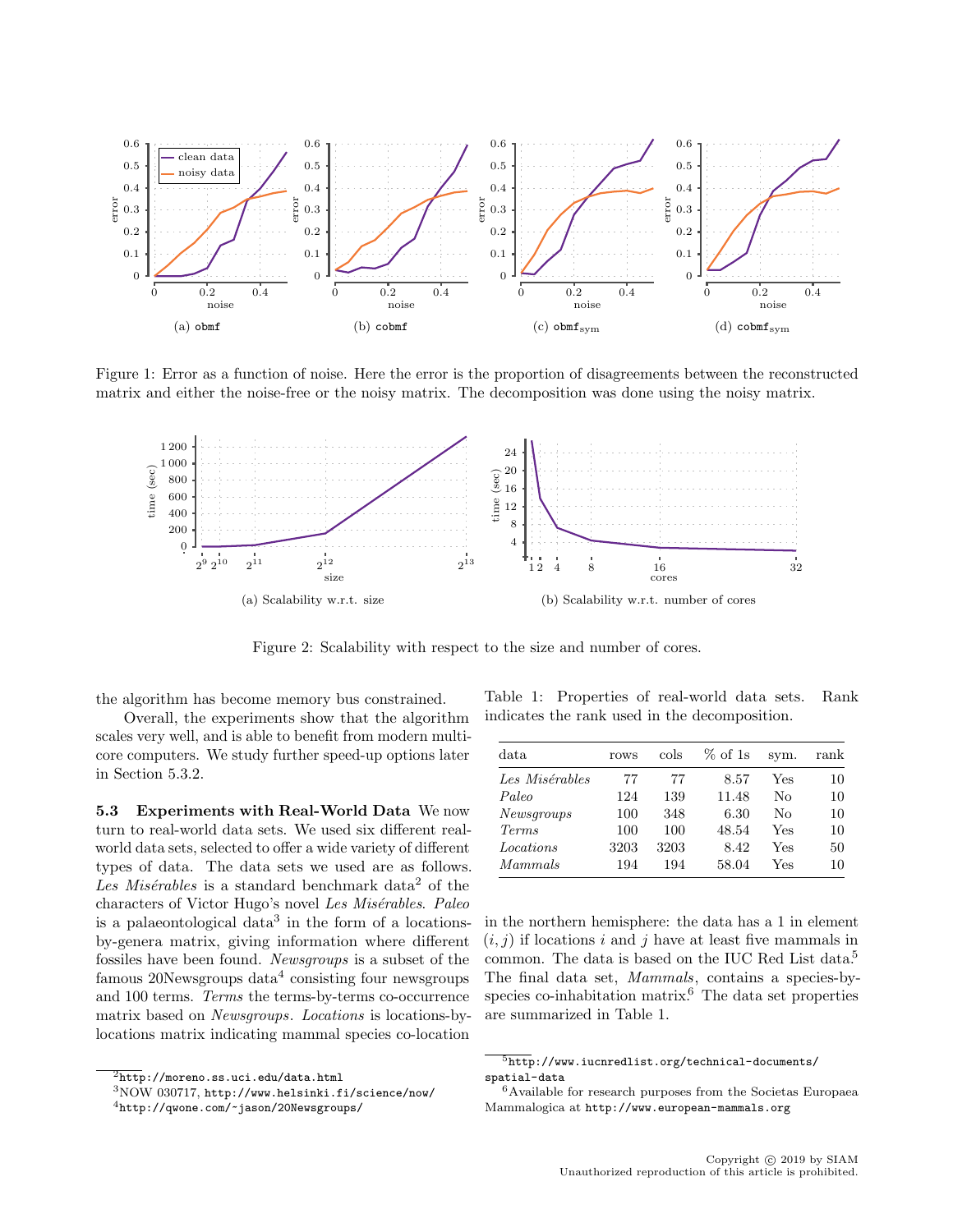To the best of our knowledge, this is the first work to address the ordered Boolean matrix factorization problem. To understand what kind of an effect the ordering constraint has to the reconstruction error, we compare our results with those of asso [14]. The asso algorithm is a well-known method for computing the standard Boolean matrix factorization. We used an implementation available from the author<sup>7</sup> and set the rank for asso the same as for our algorithms, and used threshold values  $\tau = \{0.2, 0.4, 0.6, 0.8\}.$ 

For symmetric data sets, we also computed the symmetric Boolean factorization. This was done by first computing the standard  $X^T \circ Y$  factorization, and then testing whether  $X^T \circ X$  or  $Y^T \circ Y$  gives smaller reconstruction error and using that one. This version of asso is denoted  $\texttt{assoc}_{\text{sym}}$ .

5.3.1 Reconstruction errors We first compute the reconstruction errors for the various data sets. To facilitate the comparisons, we report the relative reconstruction error

$$
\frac{\|\boldsymbol{D}-\boldsymbol{X}^T\circ\boldsymbol{Y}\|_F^2}{\|\boldsymbol{D}\|_F^2}
$$

.

The results of all datasets are given in Table 2.

In case of asymmetric decompositions,  $\text{asso is} - \text{as}$ expected, as its factor matrices are not restricted to unimodal or cyclic – almost always slightly better than either obmf or cobmf. This difference is, however, very small in many data sets (only  $8\%$  in Les Misérables and  $0.50\%$  in *Paleo*). A remarkable exception is the Mammals data, where asso is in fact worse than either obmf or cobmf. As the data set is the densest of the ones we tested, it is possible that asso was unable to obtain good candidates from it with the rounding thresholds we tried.

There is almost no difference between obmf and cobmf in the terms of reconstruction error in these data sets. Usually, obmf is on par or slightly better than cobmf, except again in *Mammals*, where cobmf is slightly better. The asymmetric data sets, Paleo and Newsgroups, cause the highest reconstruction errors at over 70 %. It should be noted, though, that also asso has similarly high errors with these data sets, indicating that they might not have strong Boolean low-rank structure.

In symmetric decompositions, the relationship between the ordered BMF algorithms and asso is reversed, with  $\text{asso}_{sym}$  being often the worse method (with the exception of Terms). This is not very surprising, given that asso is not designed for symmetric decompositions. The errors are slightly worse than with the asymmetric

algorithms, highlighting the complexity of finding the symmetric decompositions.

5.3.2 Changing the seeds In the above experiments, we used the columns as the seeds  $S$  for the algorithm (cf. Algorithm 1). This slows the algorithm down, as it has to attempt all of the potential seeds. In this section we study if we can improve the running time without hurting the reconstruction error by sampling only some of the columns for the seed set S.

In particular, we sampled  $10\%$  of the columns uniformly at random to create the seed set. As the algorithm scales linearly with the number of seeds, this provides an order of magnitude speed-up. To test the quality, we repeated the sampling ten times and report the average relative reconstruction errors and standard deviations in Table 3.

The first thing to notice in Table 3 are the low standard deviations; less than 3 % in almost all data sets. The reconstruction errors are also only slightly higher than those in Table 2; for instance, obmf with Paleo has only 6 % higher error on average when using random sampling. In most cases the speed-up obtained by the sampling is significant compared to the loss in accuracy.

5.4 Visualizing the Graphs One of the motivations for the ordered BMF is that it allows the convenient visualization of the graphs using edge bundles (or ribbons) between nodes that are placed in a circle. In this section we explore some of these visualizations and explain what we can learn from the respective data sets using them. In the following plots, the edge bundles and the ordering are obtained form the factorization. Further visualizations can be found in the full version of this paper [17].

The Les Misérables data: The visualization of the Les Misérables data is presented in Figure 3. Most edge bundles form a circular segment indicating that all of the nodes under the segment are connected to each other (the characters appear in the same parts of the book). Some of the bundles are contained in other bundles, indicating important subset of characters. Multiple bundles intersect on a node at south-east of the circle called Valjean – the protagonist of the book.

The Mammals data: The second data set is the Mammals data, in Figure 4. For a clearer visualization, we only consider 134 species that do not appear too frequently in the data, as such species are neighbours of every other species in graph. The edge bundles in Figure 4 are essentially rotating around the middle. This probably corresponds to the change of fauna when moving from north to south. The change is gradual, hence two consecutive edge bundles have a significant

 $\frac{7}{7}$ https://cs.uef.fi/~pauli/basso/basso-0.5.tar.gz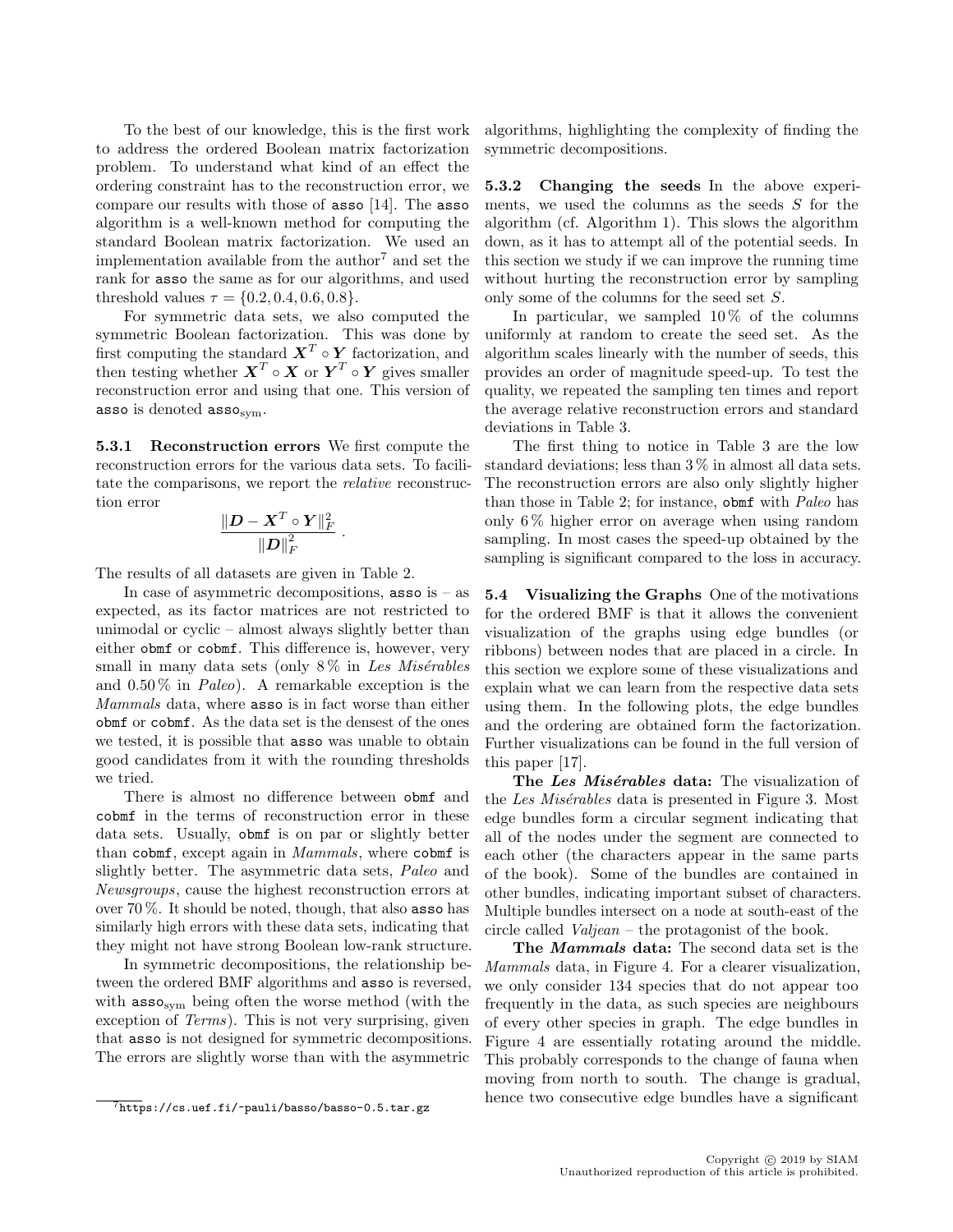Table 2: Relative errors with asymmetric (left) and symmetric (right) algorithms on real-world data.

|       |      |      |      |               |      | Les Mis Paleo News Terms Locations Mammals |                               |      |      |      | Les Mis Terms Locations Mammals |
|-------|------|------|------|---------------|------|--------------------------------------------|-------------------------------|------|------|------|---------------------------------|
| obmf  | 0.36 | 0.71 |      | $0.74$ $0.32$ | 0.40 | 0.26                                       | $obm f_{\rm{sym}}$            | 0.40 | 0.35 | 0.48 | 0.27                            |
| cobmf | 0.36 | 0.72 |      | $0.74$ $0.32$ | 0.40 | 0.26                                       | $\texttt{cobmf}_{\text{sym}}$ | 0.41 | 0.36 | 0.45 | 0.27                            |
| asso  | 0.33 | 0.71 | 0.72 | 0.29          | 0.34 | 0.26                                       | $ass_{\rm SVM}$               | 0.66 | 0.33 | 1.02 | $\rm 0.33$                      |

Table 3: Average relative errors and standard deviation with random columns as seeds for asymmetric algorithms on real-world data. Ten random samples.

|      | Les Misérables      |  | Newsgroups Terms<br>Paleo |                             |                                                 | Locations                       | Mammals |
|------|---------------------|--|---------------------------|-----------------------------|-------------------------------------------------|---------------------------------|---------|
| obmf | $0.51 + 0.08$       |  |                           | $0.76 + 0.02$ $0.83 + 0.02$ | $0.32 + 0.00$                                   | $0.53 \pm 0.00$ $0.26 \pm 0.00$ |         |
|      | cobmf $0.46 + 0.05$ |  |                           | $0.76 + 0.02$ $0.83 + 0.02$ | $0.32 \pm 0.01$ $0.51 \pm 0.00$ $0.26 \pm 0.00$ |                                 |         |





Figure 3: Visualization of the Les Misérables data with the ribbons and ordering from cobmf.

overlap, but over longer distance, the change in the fauna becomes more obvious and the edge bundles are more disjoint. This gives a good intuition about the structure of the data.

## 6 Related Work

Boolean matrix factorization (BMF) has received increasing interest in the data analysis community [2, 8–16], proving to be a versatile tool for analyzing Boolean matrices. Many different algorithms have been proposed, including algorithms based on candidate creation and selection [11, 14], proximal alternations [9], and message passing [15], to name but a few. It has also found applications in diverse fields, such as bioinformatics [5],

Figure 4: Visualization of the Mammals data with the ribbons and ordering from obmf.

information extraction [4], and lifted inference [18]. To the best of our knowledge, however, the ordering constraint is not studied in earlier work related to Boolean matrix factorization.

Tiling databases [6] can be seen as a restricted version of BMF, where the factorization cannot express any 0s as 1. Geometric tiling [7] is a variation thereof, where the tiles have to be consecutive. The main difference to our work is a different optimization function, [7] uses log-likelihood, and that it assumes that the order is already given, for example, by spectral ordering, whereas we discover the order on the fly.

A binary matrix has the consecutive ones property (C1P) if its columns can be permuted so that all rows have all 1s consecutively. The pq-trees can be used